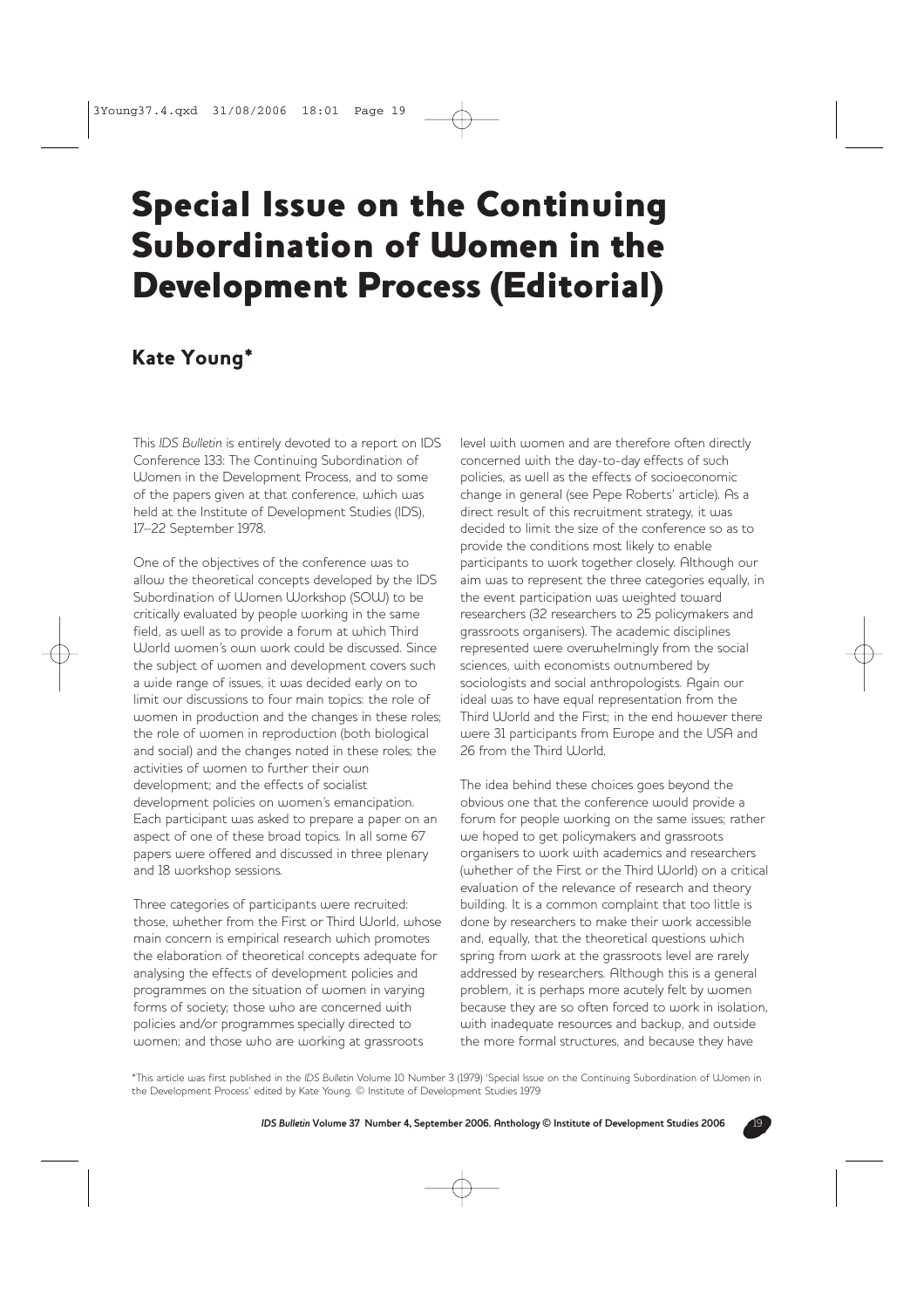much less voice in policymaking than their male counterparts (of relevance here is Ingrid Palmer's article). In part too it is a problem of the audience that each category of worker is forced by the exigencies of her career structure to address; in part, as Moema Viezzer's article asserts, it is a problem of academic imperialism.

The conference was organised in such a way that the first three full working days began with a plenary session in which some of the main theoretical issues were presented by members of the Subordination of Women Workshop. The conference then broke into a number of much smaller workshop sessions. Discussions were lively, if not heated, but unlike the experience of some participants of other conferences there was no confrontation between First and Third World women on the question of getting the main emphasis right. None the less there were problems in terms of language, forms of communication, and levels of abstraction, as well as disagreement as to the relevance and priority of certain of the theoretical concerns to the actual needs of women (particularly those who had been the object of research). The fourth day was devoted to two topics: forms of organisation and practice which encourage self-determination and rupture bonds of dependence, and the effect of socialist policies on women's emancipation.

At the final all-day plenary session participants worked on recommendations which included both general points about the nature of development and research, and more specific suggestions as to areas in which more research needs to be done. In the report on the conference prepared for this issue of the *IDS Bulletin* all the papers given in the first three days, as well as those on socialism, are briefly described and an indication given of the main issues discussed. The sessions on women's organisations and adequate forms of practice were largely devoted to detailed discussions of the participants' own experiences, and are therefore less easy to summarise. These sessions are therefore only summarily touched on in the conference report, although articles by Moema Viezzer and Laila Parveen Banu have been included in full to fill this gap.

As a concrete demonstration of the fact that the continuing subordination of women is not confined to the Third World but lies at the heart of social and economic organisation of the more highly developed countries, representatives of some groups in the British Women's Movement talked about their work on such questions as domestic violence, and the legal structures maintaining women's dependence in Britain.

For those readers who are unfamiliar with the debates on women and development, a brief summary of the conference framework and the themes which recurred throughout the various discussions of the conference topics will be given as a way of introducing the longer account of the conference papers and discussions. The broad framework of the conference was first, that the theoretical object of our analysis cannot be *women* but is rather the *relations between women and men* in society (a point elaborated in greater detail in Ann Whitehead's article; see page 24); and second, that women's position is structured by a double set of determinations arising from relations of gender and relations deriving from the economic organisation of society. This implies looking at the dynamics of capitalist or socialist development and, for Third World countries, the processes of imperialism. It also implies that in most contexts, when talking about women's position, roles or activities, the question of class has to be posed; in others, for example in talking about women's right to birth control, this is not the case.

The main theme of the conference could then be described as the relation between economy and culture: how does culture absorb, transform and mediate the forces unleashed by the drive toward increasing productivity, new forms of production, raising levels of profitability and eradicating differences between types of labour? And conversely, how is culture, or more specifically how are pre-existing forms of relationships between categories of people, and in particular those between women and men, affected by these same forces?

While we may all agree with the general statement that economic change determined by the spread of capitalist relations affects women's position in society, yet neither the content not the direction of these effects can be read off in advance because they do not occur in a vacuum. The relations between women and men are also created and worked out within a number of differing contexts – political, social, ideological and economic – and the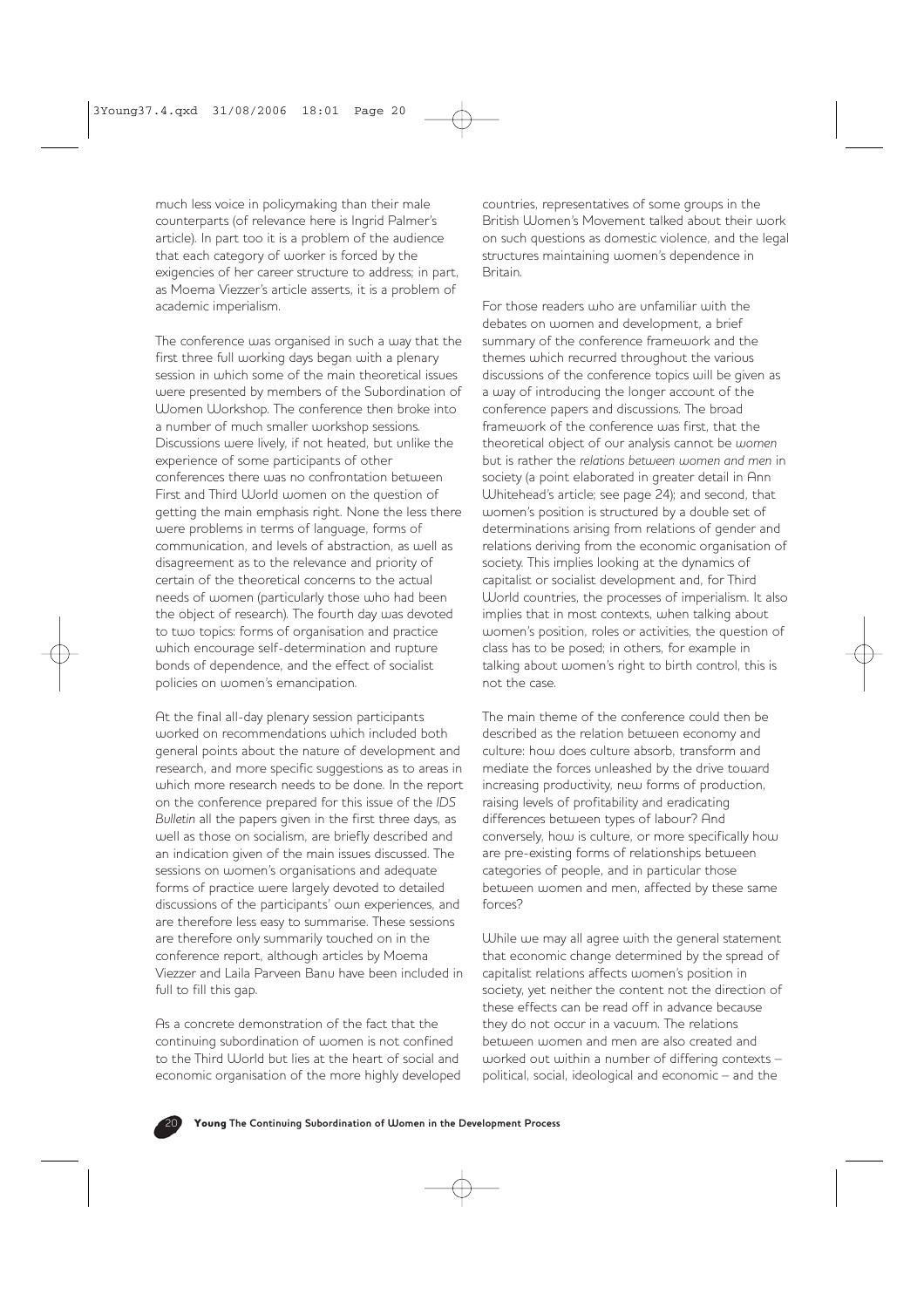complex interconnections between these various spheres must be analysed so as to see their individual effects on transforming or shaping women's roles or their interdependent effects. Only then it is possible to begin to understand the mechanisms by which economic change acts upon women's position in society, directly or in a mediated way, and to specify the form that the various social relations involving men and women will take.

Traditional gender roles, and the way they have been interlocked in social institutions and are given expression in social values, are crucial factors which have to be taken into account in any analysis of how economic change is translated into new roles for women (and for men), into new forms of relationship between women and men, and into new ideologies (or perhaps merely somewhat transformed old ones). What we are advocating, in short, is a more sophisticated approach to the study of the dialectical relation between economy and culture.

One way of looking at this dialectical relation is through the use of the concept of the sexual division of labour. By this is meant the allocation of tasks throughout society on the basis of sex, cutting across formal economic categories such as that of the productive sector. Discussions on the changing sexual division of labour with the development of capitalist relations centre on the question of what factors come into play either to reallocate existing tasks between the genders (freeing one of them for investment of time in other activities) or to allocate new and additional tasks. In particular, we have to examine why it is that women so consistently get relegated to tasks which are unremunerated even within productive undertakings – for example providing unpaid wage labour for their male kin or husbands. Even when women are incorporated into the remunerated sector, this often takes quite different forms than men's incorporation; furthermore levels of remuneration are universally sex differentiated.

Economic explanations for this in terms of women's lower productivity, their lack of skills, their lack physical strength, etc. are poorly substantiated; in fact a number of studies have demonstrated that women are more productive than men in certain types of work. Other explanations must be sought. These are usually couched in terms of the extra-economic

factors which shape not only women's lifetime work profiles, but the universal characterisation of women as only secondarily engaged in production. In this view their primary role is that referred to in the conference as reproduction. By this concept is meant not only biological reproduction but also all those tasks involved in the caring – daily physical and ideological maintenance – not only of children but also of adults, primarily male.

The productive/reproductive distinction is one which has been adopted recently by a number of people working on various problems related to changes in women's position in society. It was also used by the conference as an ordering device in the selection of the main topics. Although the distinction can be useful, it must be kept in mind that it is an artificial one. Without such a recognition there is a danger of conflating activities which are variously described as reproductive, unremunerated, non-productive and domestic. The need to separate out analytically these activities was emphasised by a number of conference participants.

The conference was concerned to establish whether women's reproductive roles are accommodated to their productive ones, and if so, what the crucial intervening variables are which bring these roles in concordance. There was also concern to understand what forces have lead to an ever greater specialisation of women in reproductive tasks as well as to the proliferation of these tasks themselves (such as the increased specialisation of housewifery, the changed attitudes to childhood and the needs of the child, etc.). The need to specify the nature of the link between domestic work, however conceptualised, and the total social system was one of the recurrent themes of the conference.

Part of the argument resolves around the question of whether labour within the capitalist system is reproduced outside the capital–labour relation. This in turn derives both from the arguments about the relation of unwaged domestic labour to waged labour in the advanced capitalist economies, and that of the subsistence or peasant sector to the capitalist sector in the less developed ones. The benefits to the capitalist of cheap labour, of the ability to throw off labour when not needed, of getting out of legal obligations to permanent employees, are observable as in the fact that the capitalist's advantage is women's disadvantage in that it involves women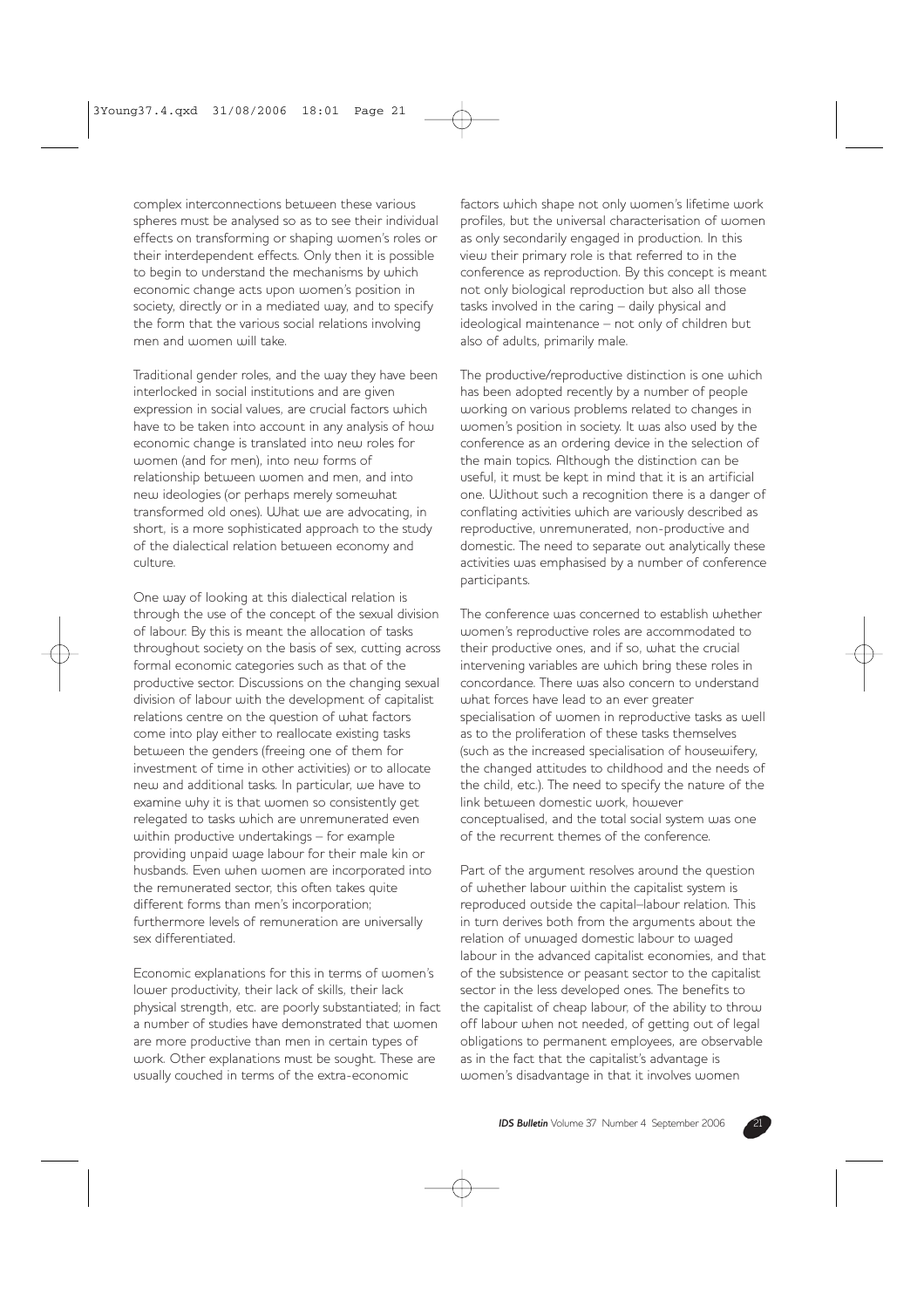becoming trapped within the domestic sphere. But while women clearly do maintain and service the reserve army of cheap labour, the precise nature of the relation of the two forms of women's labour to capital is not clear. To what extent is it conceptually adequate to classify subsistence production as domestic work and thereby equate it with that which metropolitan housewives do? Is production for self-subsistence a remnant of a prior system of productive relations which has been transformed and reduced but none the less stabilised because of the inability of the capitalist system to destroy it? Is it maintained as an effect of the working of the system itself? Or as an effect of the strategies of capitalists as a class because the sector produces, or is a repository for cheap labour?

A second main theme was that of why entry into socialised wage work alone is not a sufficient condition for liberating women. One of the crucial areas here is the question of the wage: what factors do actually determine the level of women's wages? Why are they uniformly low? What leads women to accept such low wages? An allied point is that economic independence does not necessarily follow from women taking up waged work – rather the social relations in which women workers are enmeshed often preclude their control over the allocation of their wages (particularly, but not exclusively, the case with married women). To understand patterns of distribution, we need to relate them to the various forms of the family, relations within the social unit, and in particular within the household. Again, without careful analysis of the context of women workers' lives, no suppositions can be made about the effect of incorporation into social production on women's understanding of their own position, their consciousness of oppression, exploitation or subordination, either as members of a class or as members of a gender.

The nature of relations within the household and the family was the third theme of the conference. It has been said that a history of women's work must be a history of the family, and here we turn again to what is thought to be the nub of the problem of women's subordination. Marriage, and the social relations between women and men which flow from this contract, almost everywhere give men privileged command of women's labour, and the product of their labour, as well as exclusive right to women's

sexuality. In societies marked by social inequality whether of class, caste, or superior/inferior lineages, these inequalities are perpetuated from one generation to another in part through the control of women's sexuality. When women are incorporated into wage work, this gender hierarchy is not broken but replicated (male professors, female lecturers; male overseers, female operatives); women get less secure jobs, at lower pay, with less opportunity of advancement than men. Thus their incorporation into waged work is not at all incompatible with the maintenance of forms of the family and of marriage which perpetuate men's domination. What women's incorporation may bring are fears on the part of the male that 'his' women's new economic role may lead to their greater independence in decision-making, for example as to their own sexuality – evidenced by the reluctance of men to allow their women (wives, daughters or sisters) access to contraception. What is important here is to lay bare the ways in which this potential for female self-determination can once again be curtailed (without actually removing women from waged work). It is in this context that the evidence of growing violence against women must perhaps be seen: as well as the more subtle forms of psychological and ideological oppression.

That relations between the genders within the family is a highly explosive political issue has been learned, to their cost, by many progressive legislators. Often, attempts to lessen the unequal balance of power between the genders, through requiring girls to attend school, giving women the vote, etc. (frequently not so as to liberate women but rather to free them for predetermined social ends such as entry into the labour force) is met by firm male opposition. This is often articulated in terms of how any change in traditional family structures lead to social anomie, disturbed or delinquent youth and so on. Here the powerful language of religious beliefs is a weapon which falls more often to the hands of males (and to reactionaries) than females (and to progressives).

It is not only in capitalist societies that the family or more accurately the household is still the site of male power: one of the perplexing features of many socialist societies is support for a form of family which is closely allied to that of the nuclear family within capitalism. In some countries, of course, polygamy is associated with class difference, and the destruction of the latter implies the disappearance of